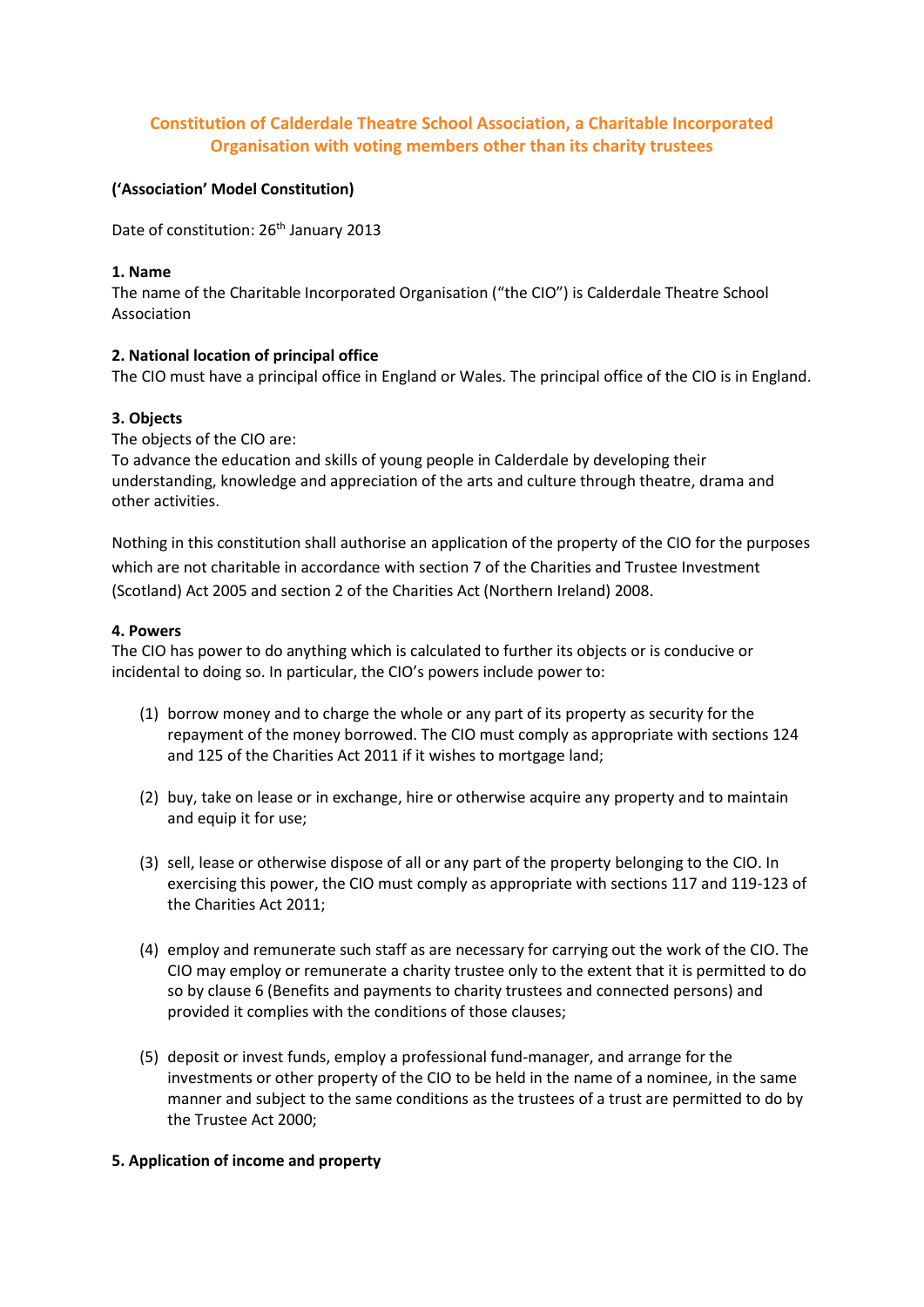- (1) The income and property of the CIO must be applied solely towards the promotion of the objects.
	- (a) A charity trustee is entitled to be reimbursed from the property of the CIO or may pay out of such property reasonable expenses properly incurred by him or her when acting on behalf of the CIO.
	- (b) A charity trustee may benefit from trustee indemnity insurance cover purchased at the CIO's expense in accordance with, and subject to the conditions in, section 189 of the Charities Act 2011.
- (2) None of the income or property of the CIO may be paid or transferred directly or indirectly by way of dividend, bonus or otherwise by way of profit to any member of the CIO. This does not prevent a member who is not also a charity trustee receiving:
	- (a) a benefit from the CIO as a beneficiary of the CIO;
	- (b) reasonable and proper remuneration for any goods or services supplied to the CIO.
- (3) Nothing in this clause shall prevent a charity trustee or connected person receiving any benefit or payment which is authorised by Clause 6.

# **6. Benefits and payments to charity trustees and connected persons**

# **(1) General provisions**

No charity trustee or connected person may:

- (a) buy or receive any goods or services from the CIO on terms preferential to those applicable to members of the public;
- (b) sell goods, services, or any interest in land to the CIO;
- (c) be employed by, or receive any remuneration from, the CIO;
- (d) receive any other financial benefit from the CIO;

unless the payment or benefit is permitted by sub-clause (2) of this clause, or authorised by the court or the Charity Commission ("the Commission"). In this clause, a "financial benefit" means a benefit, direct or indirect, which is either money or has a monetary value.

# **(2) Scope and powers permitting trustees' or connected persons' benefits**

- (a) A charity trustee or connected person may receive a benefit from the CIO as a beneficiary of the CIO provided that a majority of the trustees do not benefit in this way.
- (b) A charity trustee or connected person may enter into a contract for the supply of services, or of goods that are supplied in connection with the provision of services, to the CIO where that is permitted in accordance with, and subject to the conditions in, section 185 to 188 of the Charities Act 2011.
- (c) Subject to sub-clause (3) of this clause a charity trustee or connected person may provide the CIO with goods that are not supplied in connection with services provided to the CIO by the charity trustee or connected person.
- (d) A charity trustee or connected person may receive interest on money lent to the CIO at a reasonable and proper rate which must be not more than the Bank of England bank rate (also known as the base rate).
- (e) A charity trustee or connected person may receive rent for premises let by the trustee or connected person to the CIO. The amount of the rent and the other terms of the lease must be reasonable and proper. The charity trustee concerned must withdraw from any meeting at which such a proposal or the rent or other terms of the lease are under discussion.
- (f) A charity trustee or connected person may take part in the normal trading and fundraising activities of the CIO on the same terms as members of the public.
- **(3) Payment for supply of goods only – controls**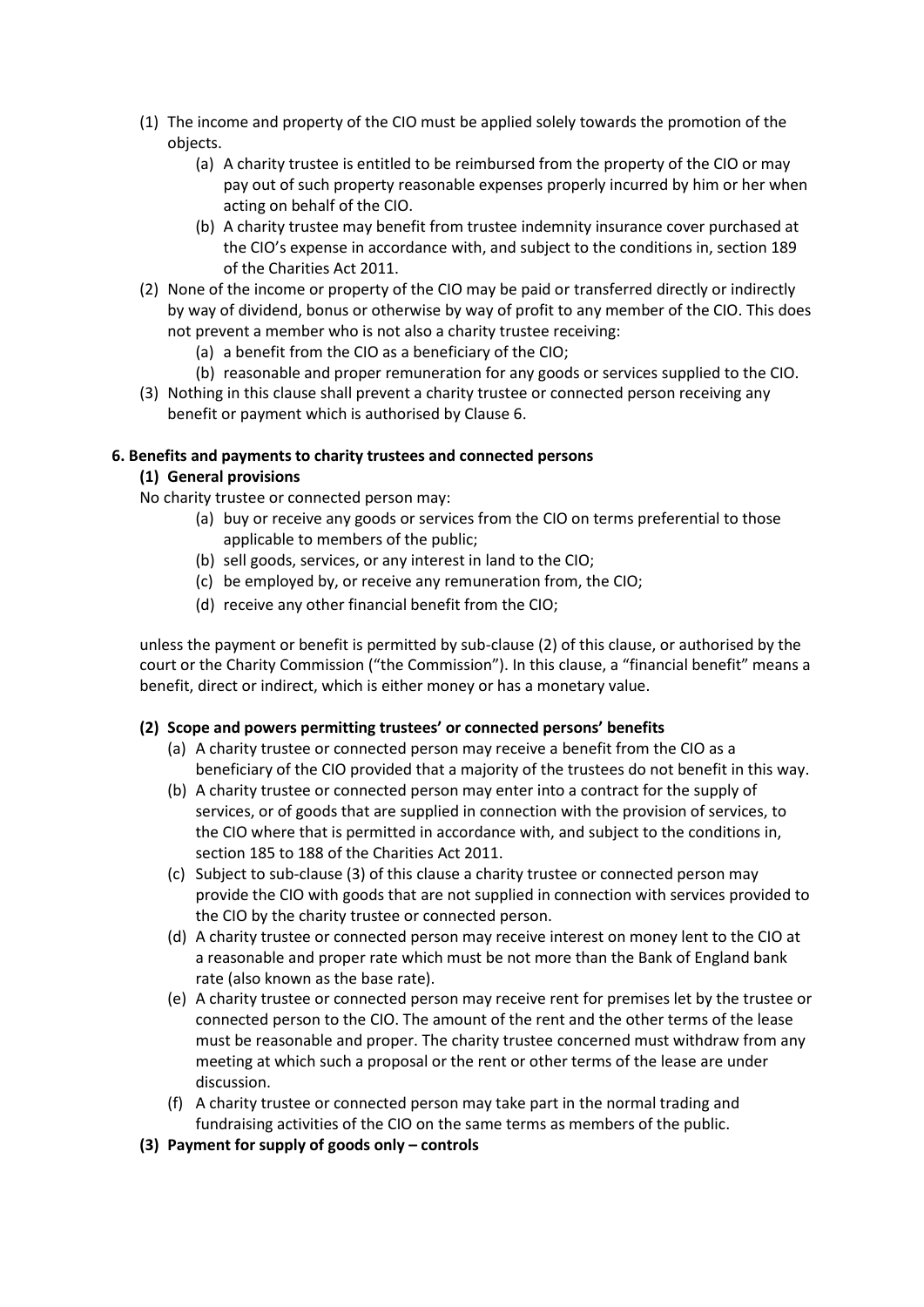The CIO and its charity trustees may only rely upon the authority provided by sub-clause (2)(c) of this clause if each of the following conditions is satisfied:

- (a) The amount or maximum amount of the payment for the goods is set out in a written agreement between the CIO and the charity trustee or connected person supplying the goods ("the supplier").
- (b) The amount or maximum amount of the payment for the goods does not exceed what is reasonable in the circumstances for the supply of the goods in question.
- (c) The other charity trustees are satisfied that it is in the best interests of the CIO to contract with the supplier rather than with someone who is not a charity trustee or connected person. In reaching that decision the charity trustees must balance the advantage of contracting with a charity trustee or connected person against the disadvantages of doing so.
- (d) The supplier is absent from the part of any meeting at which there is discussion of the proposal to enter into a contract or arrangement with him or her or it with regard to the supply of goods to the CIO.
- (e) The supplier does not vote on any such matter and is not to be counted when calculating whether a quorum of charity trustees is present at the meeting.
- (f) The reason for their decision is recorded by the charity trustees in the minute book.
- (g) A majority of the charity trustees then in office are not in receipt of remuneration or payments authorised by clause 6.

# **(4) In sub-clauses (2) and (3) of this clause:**

- (a) "the CIO" includes any company in which the CIO:
	- (i) holds more than 50% of the shares; or
	- (ii) (ii) controls more than 50% of the voting rights attached to the shares; or
	- (iii) (iii) has the right to appoint one or more directors to the board of the company;
- (b) "connected person" includes any person within the definition set out in clause [28] (Interpretation);

# **7. Conflicts of interest and conflicts of loyalty**

# A charity trustee must:

- (1) declare the nature and extent of any interest, direct or indirect, which he or she has in a proposed transaction or arrangement with the CIO or in any transaction or arrangement entered into by the CIO which has not previously been declared; and
- (2) absent himself or herself from any discussions of the charity trustees in which it is possible that a conflict of interest will arise between his or her duty to act solely in the interests of the CIO and any personal interest (including but not limited to any financial interest).

Any charity trustee absenting himself or herself from any discussions in accordance with this clause must not vote or be counted as part of the quorum in any decision of the charity trustees on the matter.

# **8. Liability of members to contribute to the assets of the CIO if it is wound up**

If the CIO is wound up, the members of the CIO have no liability to contribute to its assets and no personal responsibility for settling its debts and liabilities.

# **9. Membership of the CIO**

# **(1) Admission of new members**

**(a) Eligibility**

Membership of the CIO is open to anyone who is interested in furthering its purposes, and who, by applying for membership, has indicated his, her or its agreement to become a member and acceptance of the duty of members set out in sub-clause (3) of this clause.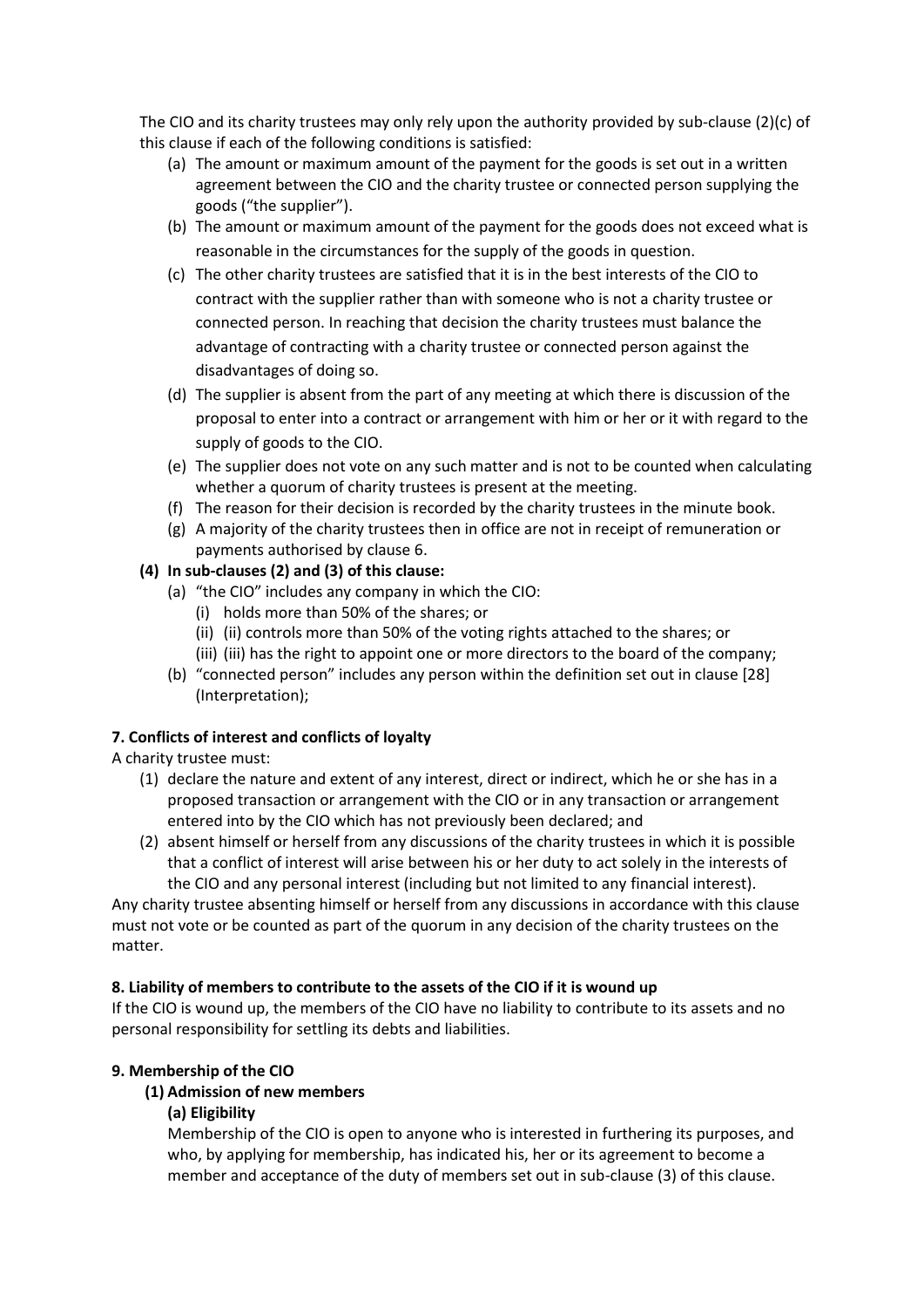A member may be an individual or a corporate body.

# **(b) Admission procedure**

# The charity trustees:

(i) may require applications for membership to be made in any reasonable way that they decide;

(ii) shall, if they approve an application for membership, notify the applicant of their decision within 21 days;

(iii) may refuse an application for membership if they believe that it is in the best interests of the CIO for them to do so;

(iv) shall, if they decide to refuse an application for membership, give the applicant their reasons for doing so, within 21 days of the decision being taken, and give the applicant the opportunity to appeal against the refusal; and

(v) shall give fair consideration to any such appeal, and shall inform the applicant of their decision, but any decision to confirm refusal of the application for membership shall be final.

# **(2) Transfer of membership**

Membership of the CIO cannot be transferred to anyone.

# **(3) Duty of members**

It is the duty of each member of the CIO to exercise his or her powers as a member of the CIO in the way he or she decides in good faith would be most likely to further the purposes of the CIO.

# **(4) Termination of membership**

(a) Membership of the CIO comes to an end if :

(i) the member dies, or, in the case of an organisation (or the representative of an organisation) that organisation ceases to exist; or

(ii) the member sends a notice of resignation to the charity trustees; or

(iii) any sum of money owed by the member to the CIO is not paid in full within six months of its falling due; or

(iv) the charity trustees decide that it is in the best interests of the CIO that the member in question that effect.

(b) Before the charity trustees take any decision to remove someone from membership of the CIO they must:

(i) inform the member of the reasons why it is proposed to remove him, her or it from membership;

(ii) give the member at least 21 clear days notice in which to make representations to the charity trustees as to why he, she or it should not be removed from membership;

(iii) at a duly constituted meeting of the charity trustees, consider whether or not the member

should be removed from membership;

(iv) consider at that meeting any representations which the member makes as to why the member should not be removed; and

(v) allow the member, or the member's representative, to make those

representations in person at that meeting, if the member so chooses.

### **(5) Membership fees**

The CIO may require members to pay reasonable membership fees to the CIO.

### **[(6) Informal or associate (non-voting) membership**

(a) The charity trustees may create associate or other classes of non-voting membership, and may determine the rights and obligations of any such members (including payment of membership fees), and the conditions for admission to, and termination of membership of any such class of members.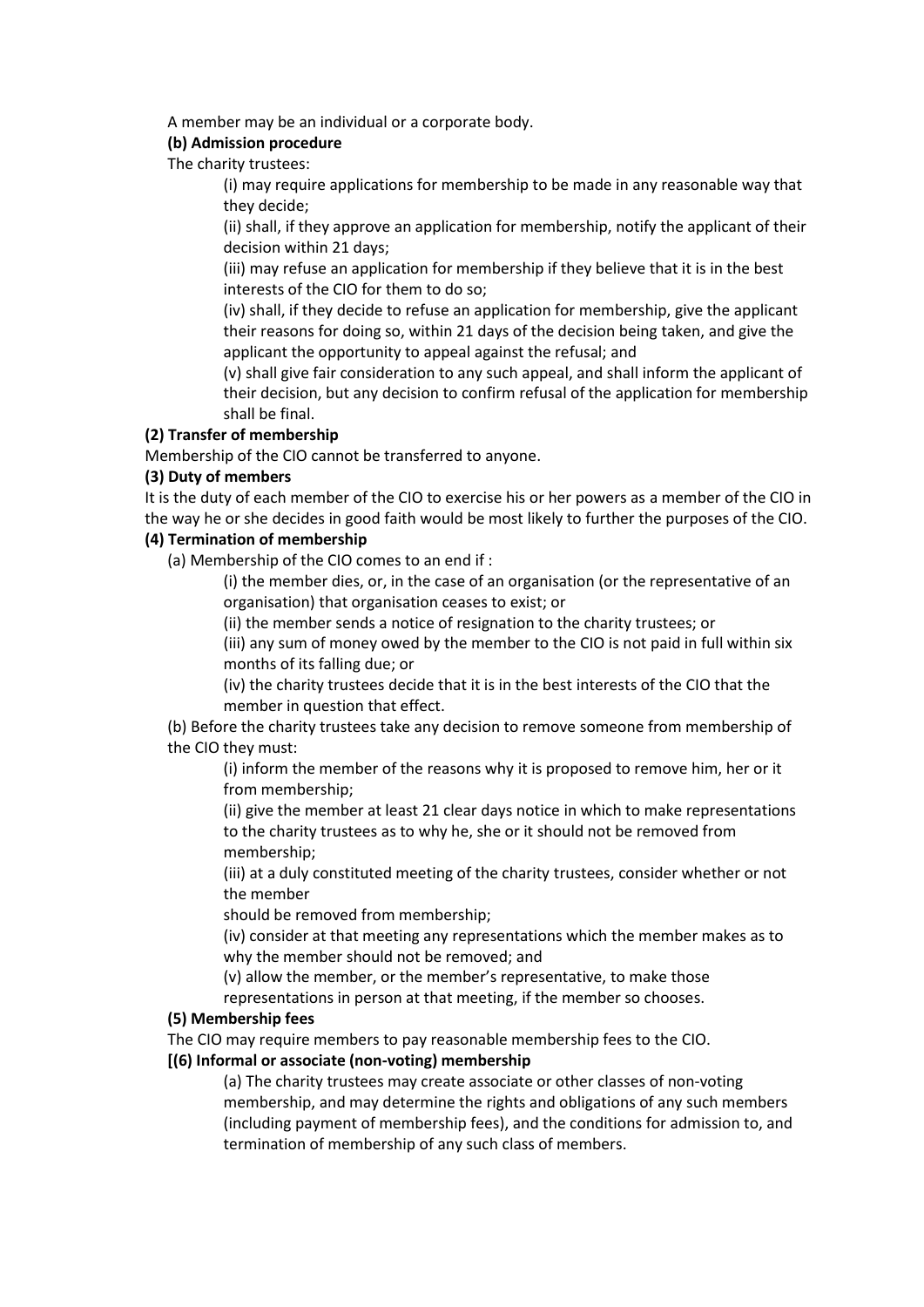(b) Other references in this constitution to "members" and "membership" do not apply to non-voting members, and non-voting members do not qualify as members for any purpose under the Charities Acts, General Regulations or Dissolution Regulations.]

### **10. Members' decisions**

# **(1) General provisions**

Except for those decisions that must be taken in a particular way as indicated in sub-clause (4) of this clause, decisions of the members of the CIO may be taken either by vote at a general meeting as provided in sub-clause (2) of this clause or by written resolution as provided in subclause (3) of this clause.

# **(2) Taking ordinary decisions by vote**

Subject to sub-clause (4) of this clause, any decision of the members of the CIO may be taken by means of a resolution at a general meeting. Such a resolution may be passed by a simple majority of votes cast at the meeting (including votes cast by postal or email ballot, and proxy votes).

# **(3) Taking ordinary decisions by written resolution without a general meeting**

(a) Subject to sub-clause (4) of this clause, a resolution in writing agreed by a simple majority of all the members who would have been entitled to vote upon it had it been proposed at a general meeting shall be effective, provided that:

(i) a copy of the proposed resolution has been sent to all the members eligible to vote; and

(ii) a simple majority of members has signified its agreement to the resolution in a document or documents which are received at the principal office within the period of 28 days beginning with the circulation date. The document signifying a member's agreement must be authenticated by their signature (or in the case of an organisation which is a member, by execution according to its usual procedure), by a statement of their identity accompanying the document, or in such other manner as the CIO has specified.

(b) The resolution in writing may comprise several copies to which one or more members has signified their agreement.

(c) Eligibility to vote on the resolution is limited to members who are members of the CIO on the date when the proposal is first circulated in accordance with paragraph (a) above.

(d) Not less than 10% of the members of the CIO may request the charity trustees to make a proposal for decision by the members

(e) The charity trustees must within 21 days of receiving such a request comply with it if :

(i) The proposal is not frivolous or vexatious, and does not involve the publication of defamatory material;

(ii) The proposal is stated with sufficient clarity to enable effect to be given to it if it is agreed by the members; and

(iii) Effect can lawfully be given to the proposal if it is so agreed.

(f) Sub-clauses (a) to (c) of this clause apply to a proposal made at the request of members.

### **(4) Decisions that must be taken in a particular way**

(a) Any decision to remove a trustee must be taken in accordance with clause  $[15(2)].$ 

(b) Any decision to amend this constitution must be taken in accordance with clause [28] of this constitution (Amendment of Constitution).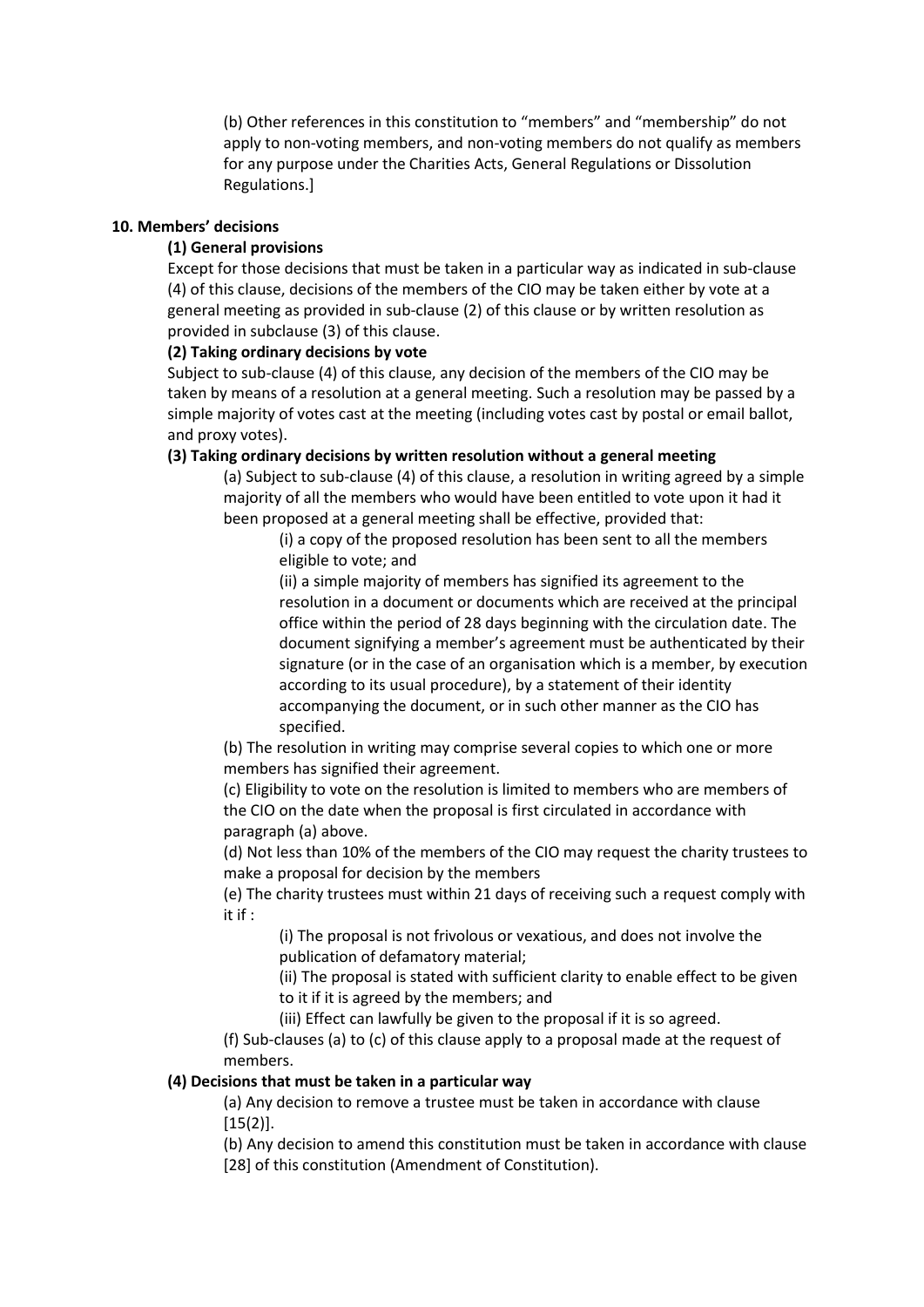(c) Any decision to wind up or dissolve the CIO must be taken in accordance with clause [29] of this constitution (Voluntary winding up or dissolution). Any decision to amalgamate or transfer the undertaking of the CIO to one or more other CIOs must be taken in accordance with the provisions of the Charities Act 2011.

### **11. General meetings of members**

# **(1) Types of general meeting**

There must be an annual general meeting (AGM) of the members of the CIO. The first AGM must be held within 18 months of the registration of the CIO, and subsequent AGMs must be held at intervals of not more than 15 months. The AGM must receive the annual statement of

accounts (duly audited or examined where applicable) and the trustees' annual report, and must elect trustees as required under clause [13].

Other general meetings of the members of the CIO may be held at any time.

All general meetings must be held in accordance with the following provisions.

# **(2) Calling general meetings**

(a) The charity trustees :

(i) must call the annual general meeting of the members of the CIO in accordance with sub-clause (1) of this clause, and identify it as such in the notice of the meeting; and

(ii) may call any other general meeting of the members at any time.

(b) The charity trustees must, within 21 days, call a general meeting of the members of the CIO if :

(i) they receive a request to do so from at least 10% of the members of the CIO; and

(ii) the request states the general nature of the business to be dealt with at the meeting, and

is authenticated by the member(s) making the request.

(c) If, at the time of any such request, there has not been any general meeting of the members of the CIO for more than 12 months, then sub-clause (b)(i) of this clause shall have effect as if 5% were substituted for 10%.

(d) Any such request may include particulars of a resolution that may properly be proposed, and is intended to be proposed, at the meeting.

(e) A resolution may only properly be proposed if it is lawful, and is not defamatory, frivolous or vexatious.

(f) Any general meeting called by the charity trustees at the request of the members of the CIO must be held within 28 days from the date on which it is called.

(g) If the charity trustees fail to comply with this obligation to call a general meeting at the request of its members, then the members who requested the meeting may themselves call a general meeting.

(h) A general meeting called in this way must be held not more than 3 months after the date when the members first requested the meeting.

(i) The CIO must reimburse any reasonable expenses incurred by the members calling a general meeting by reason of the failure of the charity trustees to duly call the meeting, but the CIO shall be entitled to be indemnified by the charity trustees who were responsible for such failure.

### **(3) Notice of general meetings**

(a) The charity trustees, or, as the case may be, the relevant members of the CIO, must give at least 14 clear days notice of any general meeting to all of the members, and to any charity trustee of the CIO who is not a member.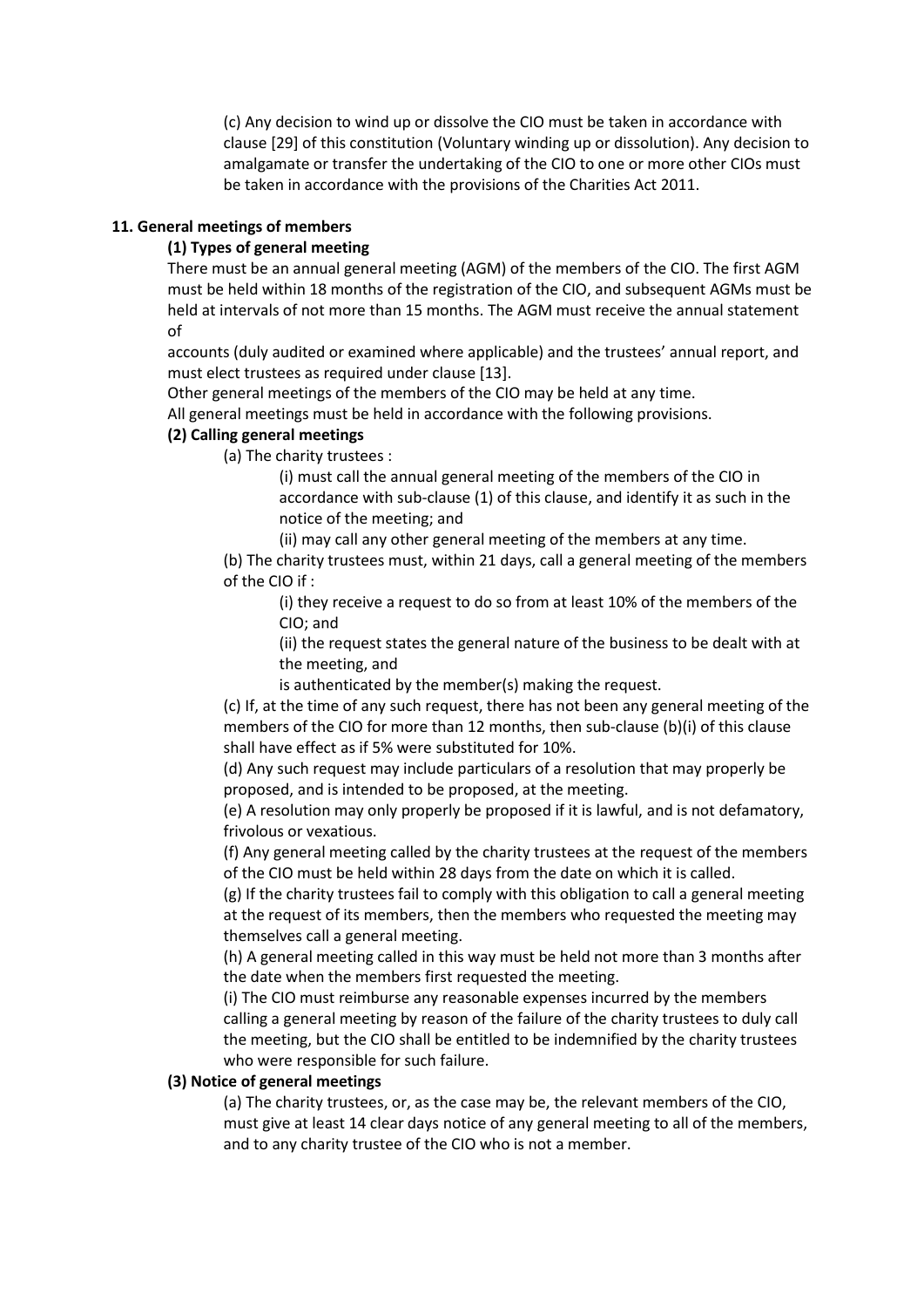(b) If it is agreed by not less than 90% of all members of the CIO, any resolution may be proposed and passed at the meeting even though the requirements of sub-clause (3) (a) of this clause have not been met. This sub-clause does not apply where a specified period of notice is strictly required by another clause in this constitution, by the Charities Act 2011 or by the General Regulations.

(c) The notice of any general meeting must:

(i) state the time and date of the meeting:

(ii) give the address at which the meeting is to take place;

(iii) give particulars of any resolution which is to be moved at the meeting, and of the general nature of any other business to be dealt with at the meeting; and

(iv) if a proposal to alter the constitution of the CIO is to be considered at the meeting, include the text of the proposed alteration;

(v) include, with the notice for the AGM, the annual statement of accounts and trustees' annual report details of persons standing for election or reelection as trustee, or where allowed under clause [21] (Use of electronic communication), details

of where the information may be found on the CIO's website.

(d) Proof that an envelope containing a notice was properly addressed, prepaid and posted; or that an electronic form of notice was properly addressed and sent, shall be conclusive evidence that the notice was given. Notice shall be deemed to be given 48 hours after it was posted or sent.

(e) The proceedings of a meeting shall not be invalidated because a member who was entitled to receive notice of the meeting did not receive it because of accidental omission by the CIO.

#### **(4) Chairing of general meetings**

The person nominated as chair by the charity trustees under clause [19](2) (Chairing of meetings), shall, if present at the general meeting and willing to act, preside as chair of the meeting. Subject to that, the members of the CIO who are present at a general meeting shall elect a chair to preside at the meeting.

#### **(5) Quorum at general meetings**

(a) No business may be transacted at any general meeting of the members of the CIO unless a quorum is present when the meeting starts.

(b) Subject to the following provisions, the quorum for general meetings shall be the greater of 5% or three members. An organisation represented by a person present at the meeting in accordance with sub-clause (7) of this clause, is counted as being present in person.

(c) If the meeting has been called by or at the request of the members and a quorum is not present within 15 minutes of the starting time specified in the notice of the meeting, the meeting is closed.

(d) If the meeting has been called in any other way and a quorum is not present within 15 minutes of the starting time specified in the notice of the meeting, the chair must adjourn the meeting. The date, time and place at which the meeting will resume must either be announced by the chair or]be notified to the CIO's members at least seven clear days before the date on which it will resume.

(e) If a quorum is not present within 15 minutes of the start time of the adjourned meeting, the member or members present at the meeting constitute a quorum. (f) If at any time during the meeting a quorum ceases to be present, the meeting may discuss issues and make recommendations to the trustees but may not make any decisions. If decisions are required which must be made by a meeting of the members, the meeting must be adjourned.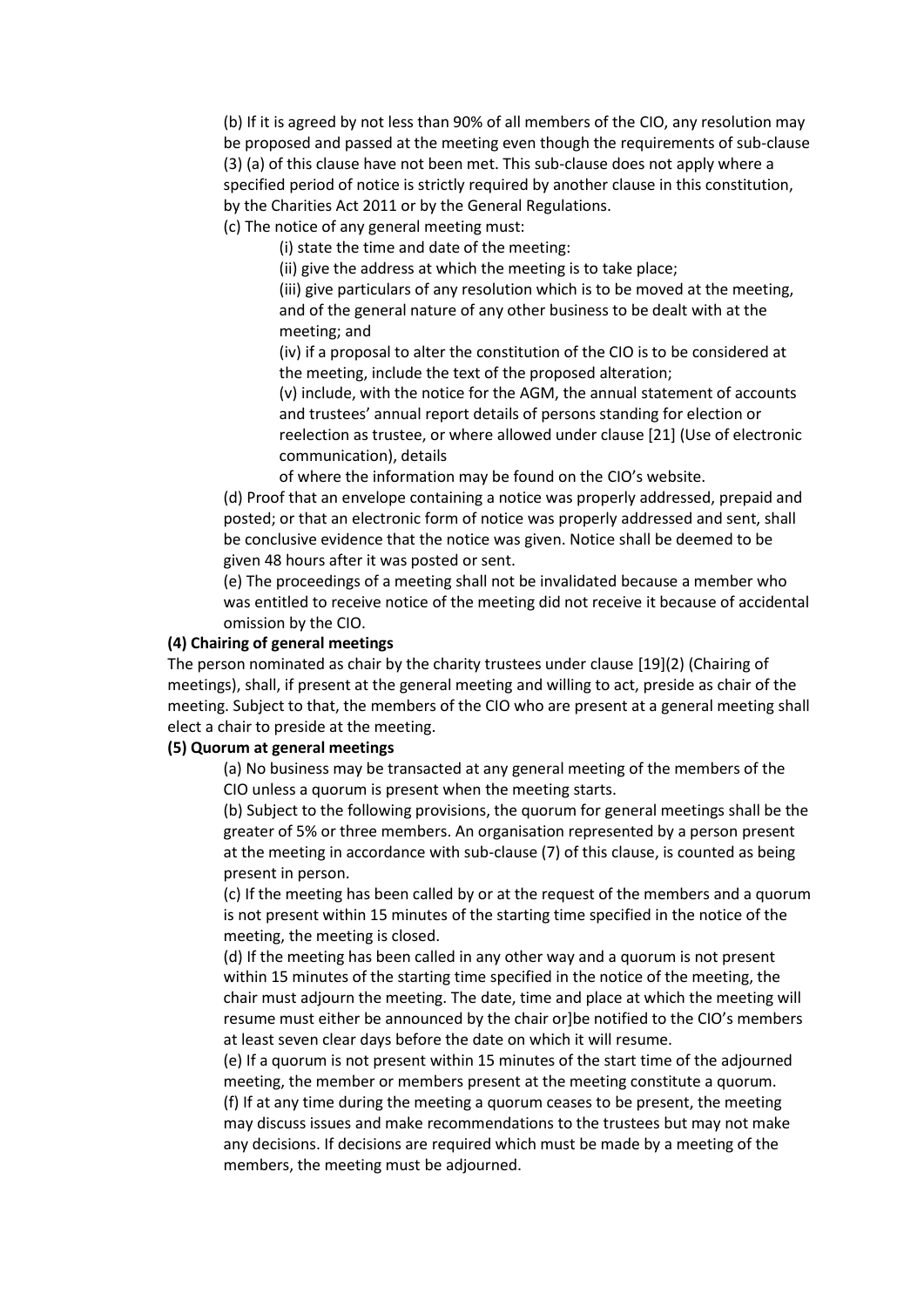#### **(6) Voting at general meetings**

(a) Any decision other than one falling within clause [10(4)] (Decisions that must be taken in a particular way) shall be taken by a simple majority of votes cast at the meeting (including proxy and postal votes). Every member has one vote unless otherwise provided in the rights of a particular class of membership under this constitution. (b) A resolution put to the vote of a meeting shall be decided on a show of hands, unless (before or on the declaration of the result of the show of hands) a poll is duly demanded. A poll may be demanded by the chair or by at least 10% of the members present in person or by proxy at the meeting.

(c) A poll demanded on the election of a person to chair the meeting or on a question of adjournment must be taken immediately. A poll on any other matter shall be taken,

and the result of the poll shall be announced, in such manner as the chair of the meeting shall decide, provided that the poll must be taken, and the result of the poll announced, within 30 days of the demand for the poll. (d) A poll may be taken :

(i) at the meeting at which it was demanded; or

- (ii) at some other time and place specified by the chair; or
- (iii) through the use of postal or electronic communications.

(e) In the event of an equality of votes, whether on a show of hands or on a poll, the chair of the meeting shall have a second, or casting vote.

(f) Any objection to the qualification of any voter must be raised at the meeting at which the vote is cast and the decision of the chair of the meeting shall be final.

#### **(7) Representation of [organisations and] corporate members**

A corporate body that is a member of the CIO may, in accordance with its usual decisionmaking process, authorise a person to act as its representative at any general meeting of the CIO. The representative is entitled to exercise the same powers on behalf of the corporate body as the corporate body could exercise as an individual member of the CIO.

#### **(8) Adjournment of meetings**

The chair may with the consent of a meeting at which a quorum is present (and shall if so directed by the meeting) adjourn the meeting to another time and/or place. No business may be transacted at an adjourned meeting except business which could properly have been transacted at the original meeting.

### **12. Charity trustees**

#### **(1) Functions and duties of charity trustees**

The charity trustees shall manage the affairs of the CIO and may for that purpose exercise all the powers of the CIO. It is the duty of each charity trustee:

(a) to exercise his or her powers and to perform his or her functions as a trustee of the CIO in the way he or she decides in good faith would be most likely to further the purposes of the CIO; and

(b) to exercise, in the performance of those functions, such care and skill as is reasonable in the circumstances having regard in particular to:

(i) any special knowledge or experience that he or she has or holds himself or herself out as having; and

(ii) if he or she acts as a charity trustee of the CIO in the course of a business or profession, to any special knowledge or experience that it is reasonable to expect of a person acting in the course of that kind of business or profession.

#### **(2) Eligibility for trusteeship**

(a) Every charity trustee must be a natural person.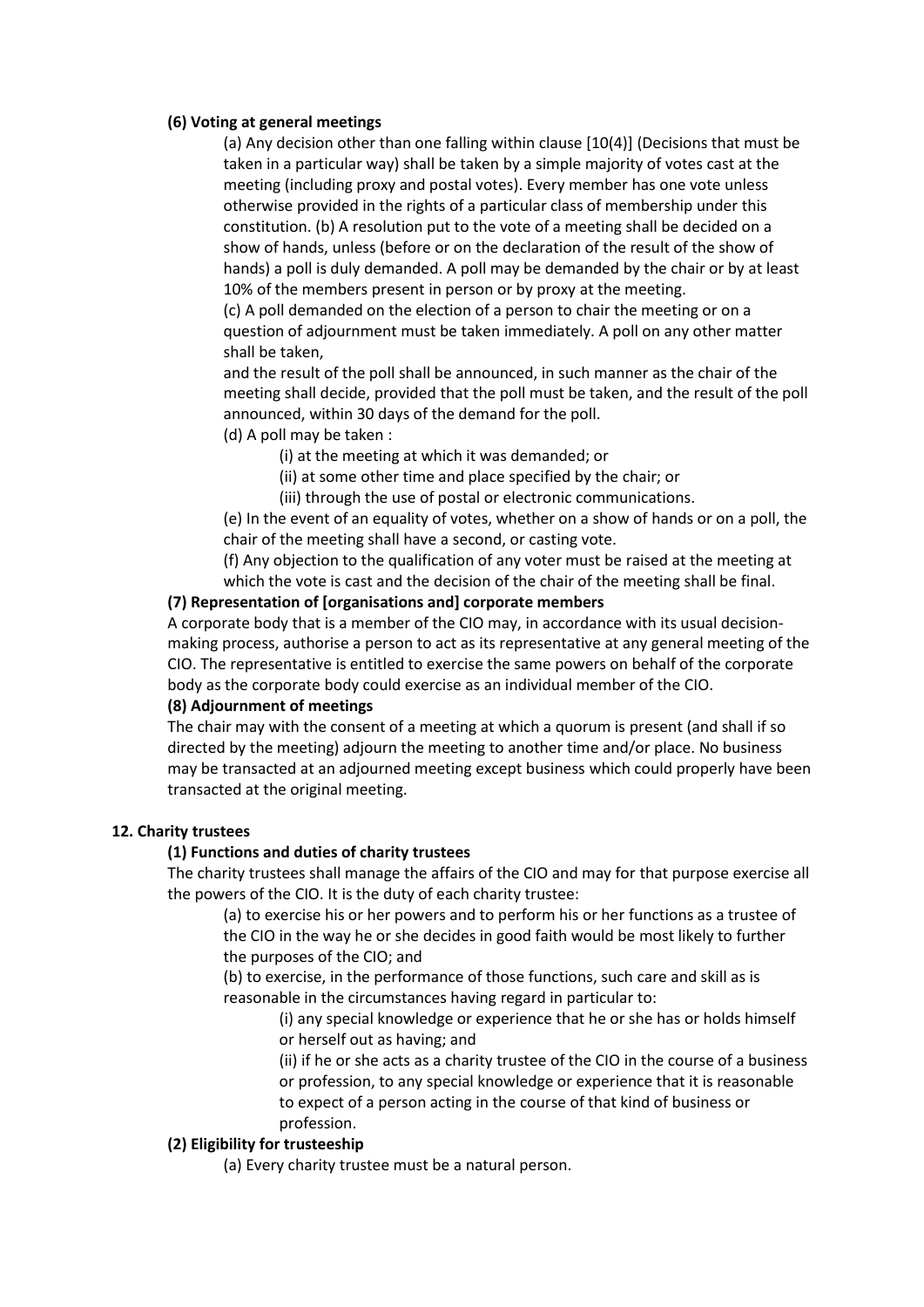- (b) No one may be appointed as a charity trustee:
	- if he or she is under the age of 16 years; or
	- if he or she would automatically cease to hold office under the provisions of clause [15(1)(f)].

(c) No one is entitled to act as a charity trustee whether on appointment or on any re-appointment until he or she has expressly acknowledged, in whatever way the charity trustees decide, his or her acceptance of the office of charity trustee. (d) At least one of the trustees of the CIO must be 18 years of age or over. If there is no trustee aged at least 18 years, the remaining trustee or trustees may act only to call a meeting of the charity trustees, or appoint a new charity trustee.

#### **(3) Number of charity trustees**

(a) There must be at least three charity trustees. If the number falls below this minimum, the remaining trustee or trustees may act only to call a meeting of the charity trustees, or appoint a new charity trustee.

*Option 1a*

(b) The maximum number of charity trustees is [12]. The charity trustees may not appoint any charity trustee if as a result the number of charity trustees would exceed the maximum.

*Option 1b*

(b) There is no maximum number of charity trustees that may be appointed to the CIO.

#### **(4) First charity trustees**

The first charity trustees of the CIO are – John Anthony Clark Gerald Lewis James Powell Rachel Smith

#### **13. Appointment of charity trustees**

(1) At the first annual general meeting of the members of the CIO all the charity trustees shall retire from office;

(2) At every subsequent annual general meeting of the members of the CIO, one-third of the charity trustees shall retire from office. If the number of charity trustees is not three or a multiple of three, then the number nearest to one-third shall retire from office, but if there is only one charity trustee, he or she shall retire;

(3) The charity trustees to retire by rotation shall be those who have been longest in office since their last appointment or reappointment. If any trustees were last appointed or reappointed on the same day those to retire shall (unless they otherwise agree among themselves) be determined by lot;

(4) The vacancies so arising may be filled by the decision of the members at the annual general meeting; any vacancies not filled at the annual general meeting may be filled as provided in sub-clause (5) of this clause;

(5) The members or the charity trustees may at any time decide to appoint a new charity trustee, whether in place of a charity trustee who has retired or been removed in accordance with clause [15] (Retirement and removal of charity trustees), or as an additional charity trustee, provided that the limit specified in clause [12(3)] on the number of charity trustees would not as a result be exceeded;

(6) A person so appointed by the members of the CIO shall retire in accordance with the provisions of sub-clauses (2) and (3) of this clause. A person so appointed by the charity trustees shall retire at the conclusion of the next annual general meeting after the date of his or her appointment, and shall not be counted for the purpose of determining which of the charity trustees is to retire by rotation at that meeting.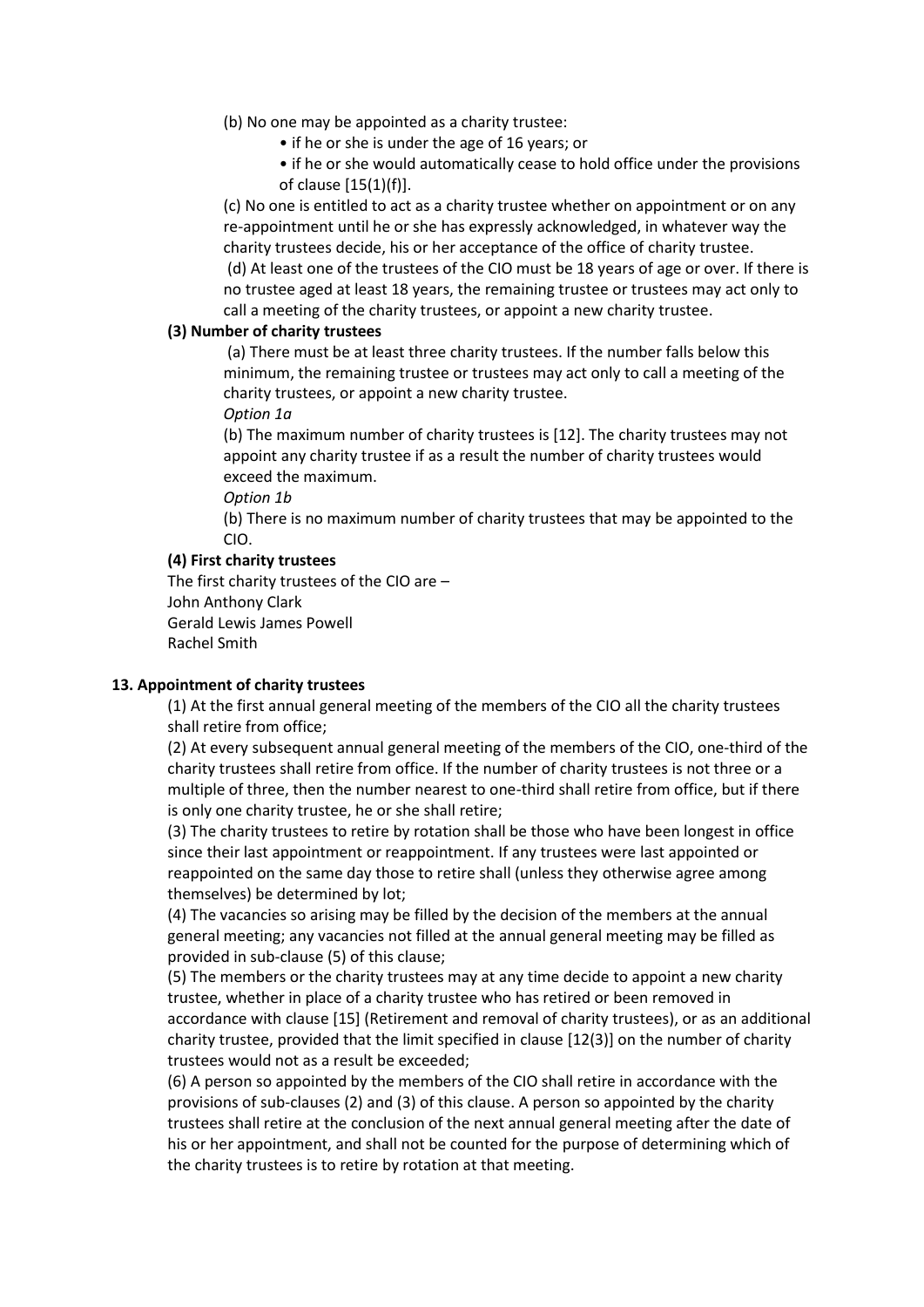# **14. Information for new charity trustees**

The charity trustees will make available to each new charity trustee, on or before his or her first appointment:

- (a) a copy of this constitution and any amendments made to it; and
- (b) a copy of the CIO's latest trustees' annual report and statement of accounts.

### **15. Retirement and removal of charity trustees**

(1) A charity trustee ceases to hold office if he or she:

(a) retires by notifying the CIO in writing (but only if enough charity trustees will remain in office when the notice of resignation takes effect to form a quorum for meetings);

(b) is absent without the permission of the charity trustees from all their meetings held within a period of six months and the trustees resolve that his or her office be vacated;

(c) dies;

(d) becomes incapable by reason of mental disorder, illness or injury of managing and administering his or her own affairs;

(e) is removed by the members of the CIO in accordance with sub-clause (2) of this clause; or

(f) is disqualified from acting as a charity trustee by virtue of section 178-180 of the Charities Act 2011 (or any statutory re-enactment or modification of that provision).

(2) A charity trustee shall be removed from office if a resolution to remove that trustee is proposed at a general meeting of the members called for that purpose and properly convened in accordance with clause [11], and the resolution is passed by a two-thirds majority of votes cast at the meeting.

(3) A resolution to remove a charity trustee in accordance with this clause shall not take effect unless the individual concerned has been given at least 14 clear days' notice in writing that the resolution is to be proposed, specifying the circumstances alleged to justify removal from office, and has been given a reasonable opportunity of making oral and/or written representations to the members of the CIO.

### **16. Reappointment of charity trustees**

Any person who retires as a charity trustee by rotation or by giving notice to the CIO is eligible for reappointment.

### **17. Taking of decisions by charity trustees**

Any decision may be taken either:

- at a meeting of the charity trustees; or
- by resolution in writing or electronic form agreed by all of the charity trustees, which may comprise either a single document or several documents containing the text of the resolution in like form to each of which one or more charity trustees has signified their agreement.

### **18. Delegation by charity trustees**

(1) The charity trustees may delegate any of their powers or functions to a committee or committees, and, if they do, they must determine the terms and conditions on which the delegation is made. The charity trustees may at any time alter those terms and conditions, or revoke the delegation.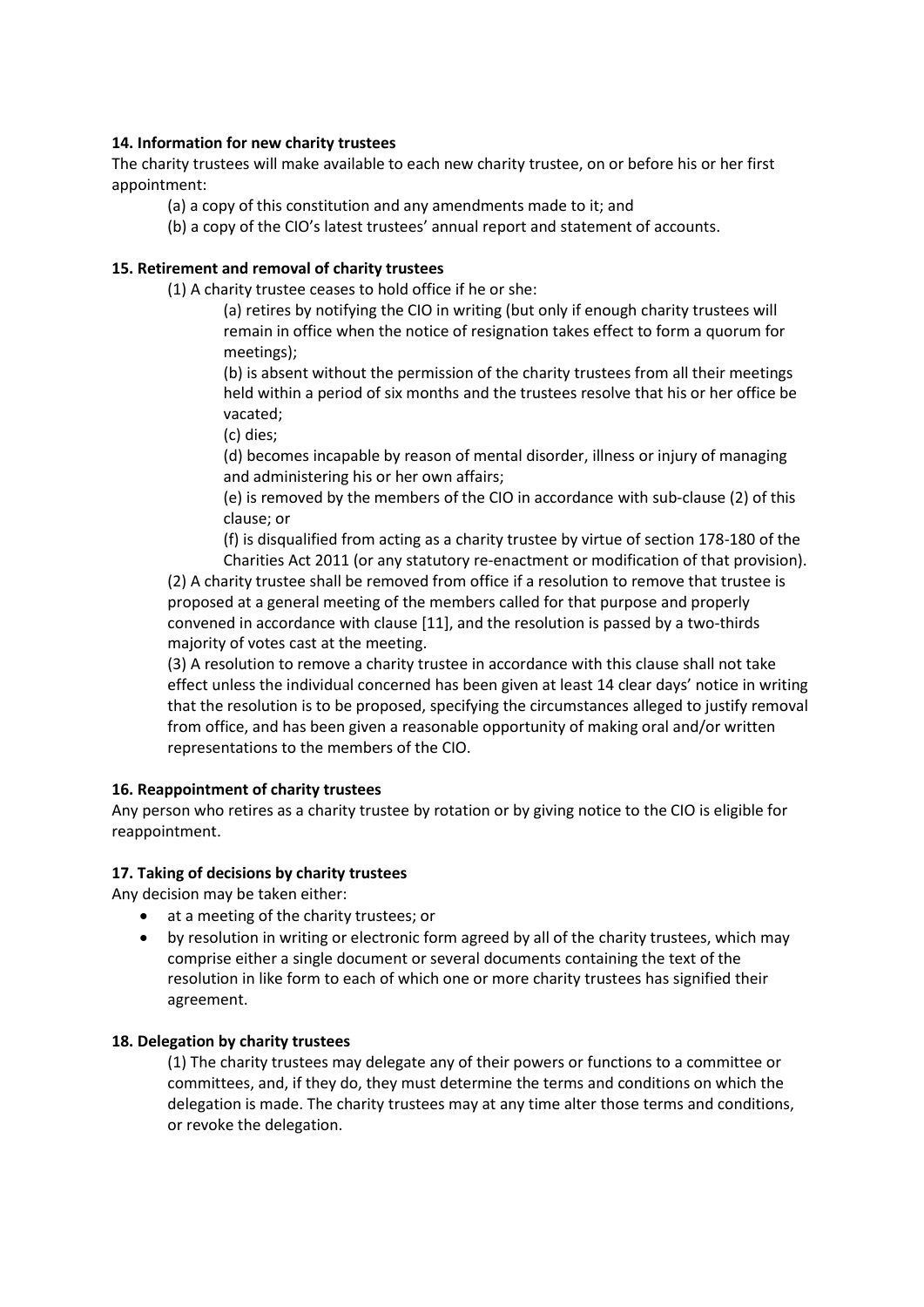(2) This power is in addition to the power of delegation in the General Regulations and any other power of delegation available to the charity trustees, but is subject to the following requirements -

(a) a committee may consist of two or more persons, but at least one member of each committee must be a charity trustee;

(b) the acts and proceedings of any committee must be brought to the attention of the charity trustees as a whole as soon as is reasonably practicable; and

(c) the charity trustees shall from time to time review the arrangements which they have made for the delegation of their powers.

### **19. Meetings and proceedings of charity trustees**

# **(1) Calling meetings**

(a) Any charity trustee may call a meeting of the charity trustees.

(b) Subject to that, the charity trustees shall decide how their meetings are to be called, and what notice is required.

# **(2) Chairing of meetings**

The charity trustees may appoint one of their number to chair their meetings and may at any time revoke such appointment. If no-one has been so appointed, or if the person appointed is unwilling to preside or is not present within 10 minutes after the time of the meeting, the charity trustees present may appoint one of their number to chair that meeting.

# **(3) Procedure at meetings**

(a) No decision shall be taken at a meeting unless a quorum is present at the time when the decision is taken. The quorum is two charity trustees, or the number nearest to one third of the total number of charity trustees, whichever is greater, or such larger number as the charity trustees may decide from time to time. A charity trustee shall not be counted in the quorum present when any decision is made about a matter upon which he or she is not entitled to vote.

(b) Questions arising at a meeting shall be decided by a majority of those eligible to vote.

(c) In the case of an equality of votes, the chair shall have a second or casting vote.

# **(4) Participation in meetings by electronic means**

(a) A meeting may be held by suitable electronic means agreed by the charity trustees in which each participant may communicate with all the other participants. (b) Any charity trustee participating at a meeting by suitable electronic means agreed by the charity trustees in which a participant or participants may communicate with all the other participants shall qualify as being present at the meeting.

(c) Meetings held by electronic means must comply with rules for meetings, including chairing and the taking of minutes.

### **20. Saving provisions**

(1) Subject to sub-clause (2) of this clause, all decisions of the charity trustees, or of a committee of charity trustees, shall be valid notwithstanding the participation in any vote of

a

# charity trustee:

- who was disqualified from holding office;
- who had previously retired or who had been obliged by the constitution to vacate office;
- who was not entitled to vote on the matter, whether by reason of a conflict of interest or otherwise;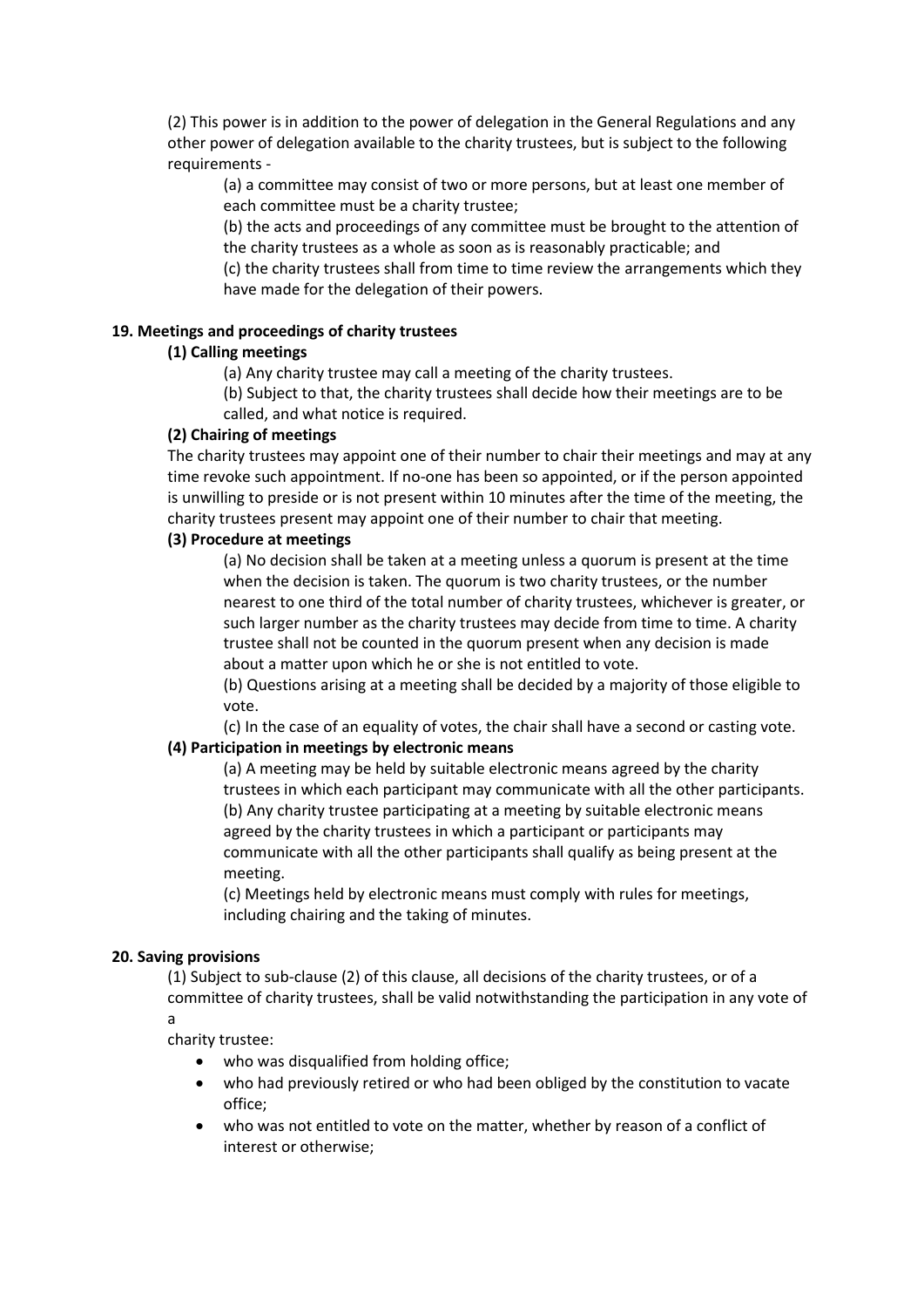if, without the vote of that charity trustee and that charity trustee being counted in the quorum, the decision has been made by a majority of the charity trustees at a quorate meeting.

(2) Sub-clause (1) of this clause does not permit a charity trustee to keep any benefit that may be conferred upon him or her by a resolution of the charity trustees or of a committee of charity trustees if, but for clause (1), the resolution would have been void, or if the charity trustee has not complied with clause 7 (Conflicts of interest).

# **21. Execution of documents**

(1) The CIO shall execute documents either by signature or by affixing its seal (if it has one). (2) A document is validly executed by signature if it is signed by at least two of the charity trustees.

(3) If the CIO has a seal:

(a) it must comply with the provisions of the General Regulations; and (b) it must only be used by the authority of the charity trustees or of a committee of charity trustees duly authorised by the charity trustees. The charity trustees may determine who shall sign any document to which the seal is affixed and unless otherwise determined it shall be signed by two charity trustees.

# **22. Use of electronic communications**

# **(1) General**

The CIO will comply with the requirements of the Communications Provisions in the General Regulations and in particular:

(a) the requirement to provide within 21 days to any member on request a hard copy of any document or information sent to the member otherwise than in hard copy form;

(b) any requirements to provide information to the Commission in a particular form or manner.

### **(2) To the CIO**

Any member or charity trustee of the CIO may communicate electronically with the CIO to an address specified by the CIO for the purpose, so long as the communication is authenticated in a manner which is satisfactory to the CIO.

### **(3) By the CIO**

(a) Any member or charity trustee of the CIO, by providing the CIO with his or her email address or similar, is taken to have agreed to receive communications from the CIO

in electronic form at that address, unless the member has indicated to the CIO his or her unwillingness to receive such communications in that form.

(b) The charity trustees may, subject to compliance with any legal requirements, by means of publication on its website –

(i) provide the members with the notice referred to in clause 11(3) (Notice of general meetings);

(ii) give charity trustees notice of their meetings in accordance with clause 18(1) (Calling meetings);[and

(iii) submit any proposal to the members or charity trustees for decision by written resolution or postal vote in accordance with the CIO's powers under clause 10 (Members' decisions), 18(5) (Decisions taken by resolution in writing), or clause 11(8) (Postal voting)].

(c) The charity trustees must:

(i) take reasonable steps to ensure that members and charity trustees are promptly notified of the publication of any such notice or proposal;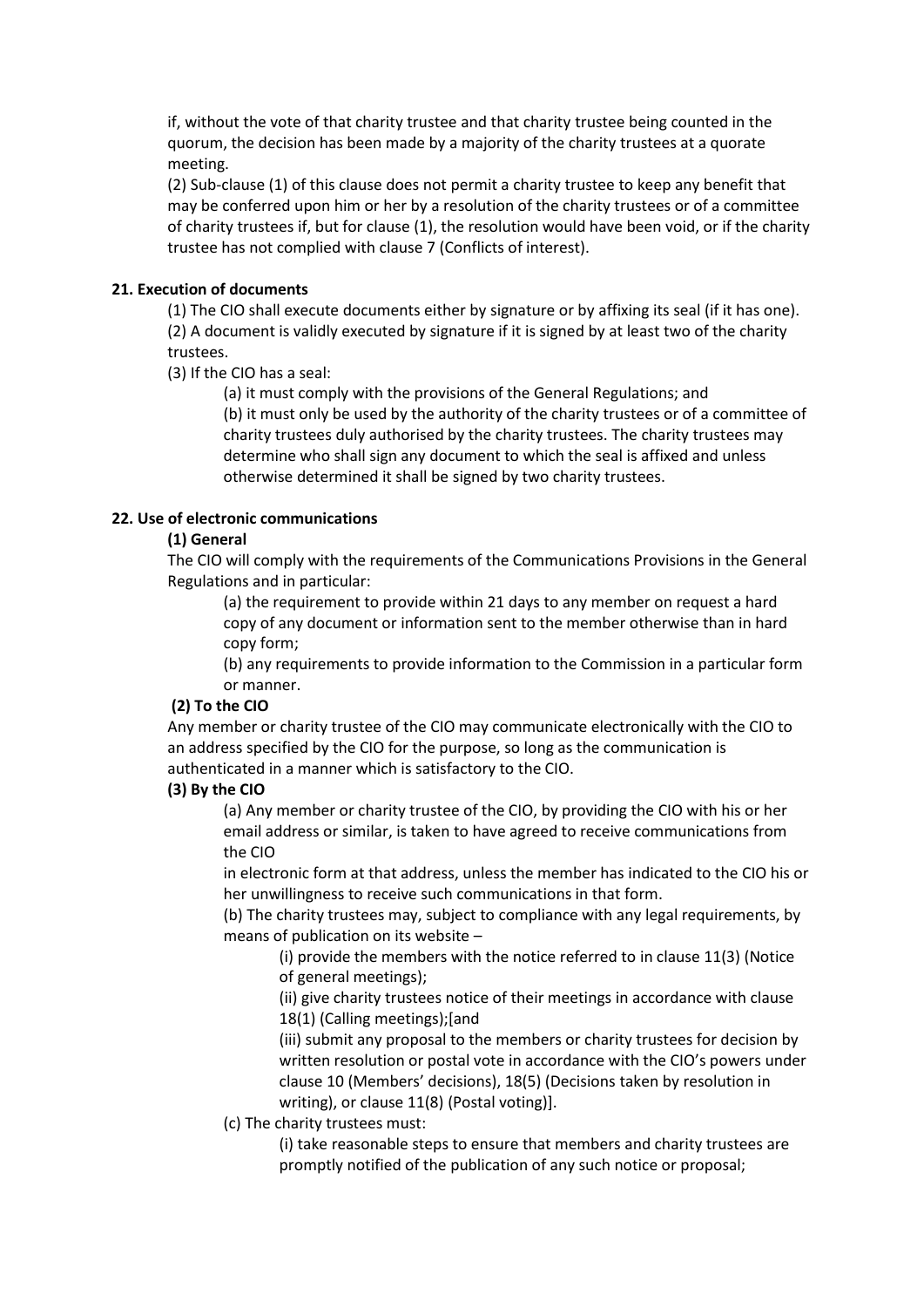(ii) send any such notice or proposal in hard copy form to any member or charity trustee who has not consented to receive communications in electronic form.

# **23. Keeping of Registers**

The CIO must comply with its obligations under the General Regulations in relation to the keeping of, and provision of access to, registers of its members and charity trustees.

### **24. Minutes**

The charity trustees must keep minutes of all:

- (1) appointments of officers made by the charity trustees;
- (2) proceedings at general meetings of the CIO;
- (3) meetings of the charity trustees and committees of charity trustees including:
	- the names of the trustees present at the meeting;
	- the decisions made at the meetings; and
	- where appropriate the reasons for the decisions;
- (4) decisions made by the charity trustees otherwise than in meetings.

### **25. Accounting records, accounts, annual reports and returns, register maintenance**

(1) The charity trustees must comply with the requirements of the Charities Act 2011 with regard to the keeping of accounting records, to the preparation and scrutiny of statements of accounts, and to the preparation of annual reports and returns. The statements of accounts, reports and returns must be sent to the Charity Commission, regardless of the income of the CIO, within 10 months of the financial year end.

(2) The charity trustees must comply with their obligation to inform the Commission within 28 days of any change in the particulars of the CIO entered on the Central Register of Charities.

### **26. Rules**

The charity trustees may from time to time make such reasonable and proper rules or bye laws as they may deem necessary or expedient for the proper conduct and management of the CIO, but such rules or bye laws must not be inconsistent with any provision of this constitution. Copies of any such rules or bye laws currently in force must be made available to any member of the CIO on request.

### **27. Disputes**

If a dispute arises between members of the CIO about the validity or propriety of anything done by the members under this constitution, and the dispute cannot be resolved by agreement, the parties to the dispute must first try in good faith to settle the dispute by mediation before resorting to litigation.

### **28. Amendment of constitution**

As provided by clauses 224-227 of the Charities Act 2011:

- (1) This constitution can only be amended:
- (a) by resolution agreed in writing by all members of the CIO; or

(b) by a resolution passed by a 75% majority of votes cast at a general meeting of the members of the CIO.

(2) Any alteration of clause 3 (Objects), clause [29] (Voluntary winding up or dissolution), this clause, or of any provision where the alteration would provide authorisation for any benefit to be obtained by charity trustees or members of the CIO or persons connected with them, requires the prior written consent of the Charity Commission.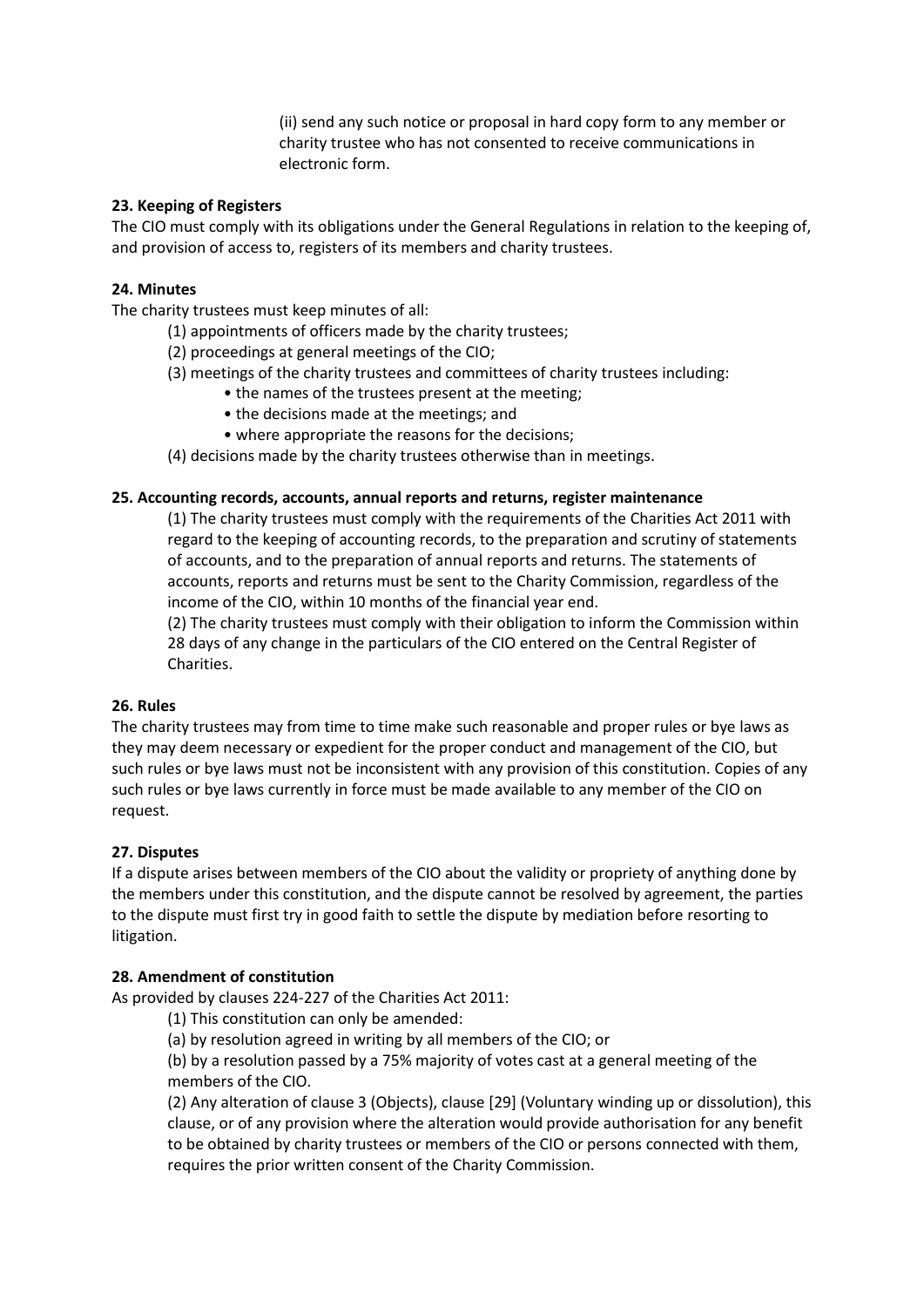(3) No amendment that is inconsistent with the provisions of the Charities Act 2011 or the General Regulations shall be valid.

(4) A copy of any resolution altering the constitution, together with a copy of the CIO's constitution as amended, must be sent to the Commission within 15 days from the date on which the resolution is passed. The amendment does not take effect until it has been recorded in the Register of Charities.

### **29. Voluntary winding up or dissolution**

(1) As provided by the Dissolution Regulations, the CIO may be dissolved by resolution of its members. Any decision by the members to wind up or dissolve the CIO can only be made:

(a) at a general meeting of the members of the CIO called in accordance with clause

[11] (Meetings of Members), of which not less than 14 days' notice has been given to those eligible to attend and vote:

(i) by a resolution passed by a 75% majority of those voting, or

(ii) by a resolution passed by decision taken without a vote and without any expression of dissent in response to the question put to the general meeting; or

(b) by a resolution agreed in writing by all members of the CIO.

(2) Subject to the payment of all the CIO's debts:

(a) Any resolution for the winding up of the CIO, or for the dissolution of the CIO without winding up, may contain a provision directing how any remaining assets of the CIO

shall be applied.

(b) If the resolution does not contain such a provision, the charity trustees must decide how any remaining assets of the CIO shall be applied.

(c) In either case the remaining assets must be applied for charitable purposes the same as or similar to those of the CIO.

(3) The CIO must observe the requirements of the Dissolution Regulations in applying to the Commission for the CIO to be removed from the Register of Charities, and in particular:

(a) the charity trustees must send with their application to the Commission:

(i) a copy of the resolution passed by the members of the CIO; (ii) a declaration by the charity trustees that any debts and other liabilities of the CIO have been settled or otherwise provided for in full; and

(iii) a statement by the charity trustees setting out the way in which any property of the CIO has been or is to be applied prior to its dissolution in accordance with this constitution;

(b) the charity trustees must ensure that a copy of the application is sent within seven days to every member and employee of the CIO, and to any charity trustee of the CIO who was not privy to the application.

(4) If the CIO is to be wound up or dissolved in any other circumstances, the provisions of the Dissolution Regulations must be followed.

# **30. Interpretation**

In this constitution:

"**connected person**" means:

(a) a child, parent, grandchild, grandparent, brother or sister of the charity trustee; (b) the spouse or civil partner of the charity trustee or of any person falling within sub-clause (a) above;

(c) a person carrying on business in partnership with the charity trustee or with any person falling within subclause (a) or (b) above;

(d) an institution which is controlled –